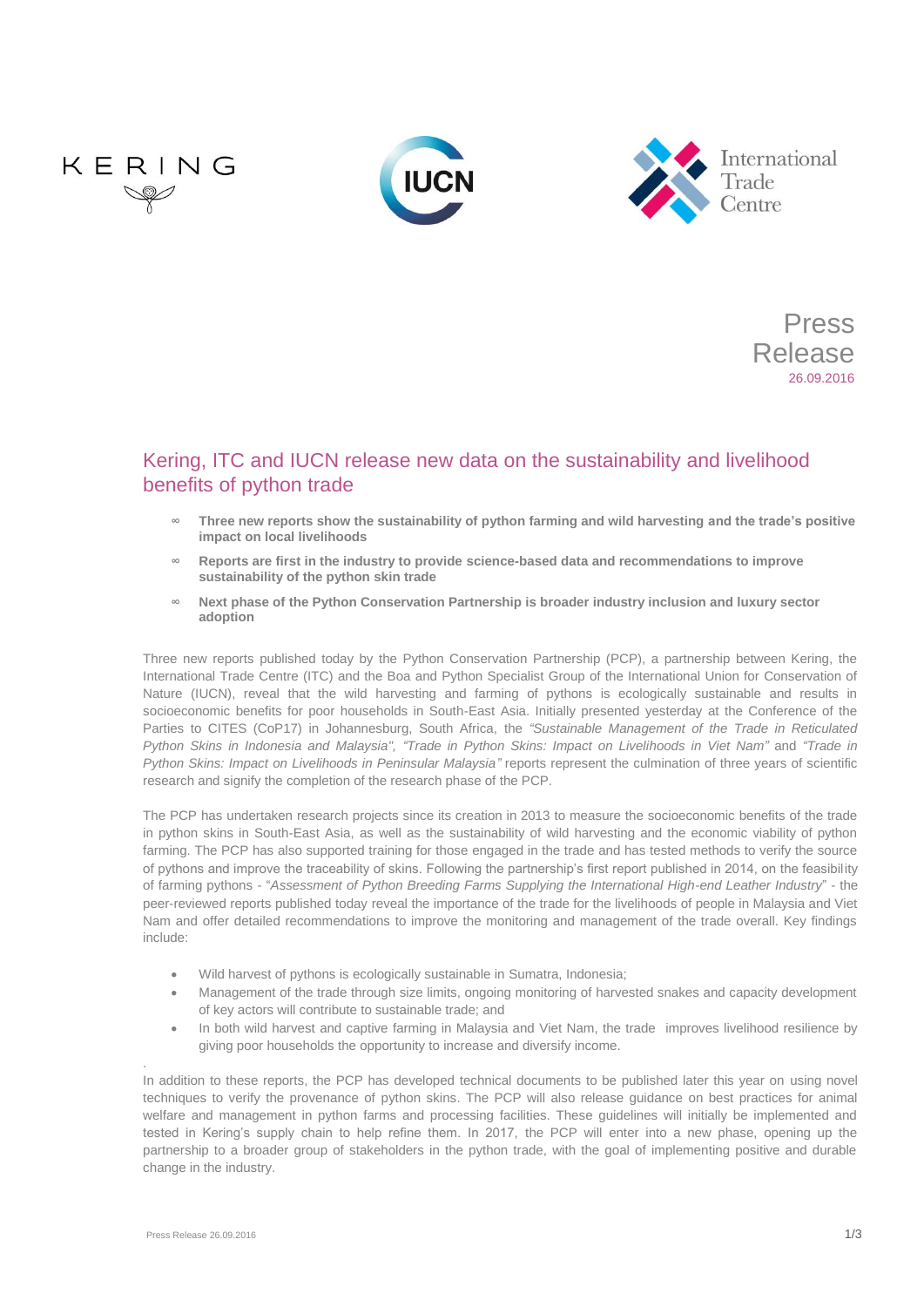

"*The PCP is an excellent example of new and multi-disciplinary collaborative models driving real, positive change towards sustainability*," said Marie-Claire Daveu, Chief Sustainability Officer and Head of International Institutional Affairs at Kering, "*Information and transparency in the python trade was lacking and we all required more guidance to ensure a robust and sustainable trade. After 3 years of research we are very pleased to open-source the results of this important new research*  with ITC and IUCN. We are confident that this will improve the trade and Kering is proud to support the expert *recommendations in our supply chains.*"

"*These studies demonstrate that trade in biodiversity is a credible strategy for achieving the Sustainable Development Goals,*" said ITC Executive Director Arancha González. "*ITC will continue to work with IUCN and the fashion industry to find innovative ways to promote the sustainable use of flora and fauna and to improve the livelihoods of the world's poorest people.*"

"*It is extremely encouraging to see the extraordinary progress made by Kering, the International Trade Centre and IUCN – three organisations with different visions, working collaboratively to achieve a common goal,*" says Tomás Waller, Chair of the IUCN/SSC Boa and Python Specialist Group. "*The results of the Python Conservation Partnership's research and*  successful collaboration show that it is indeed possible to enhance sustainable use of pythons while at the same time *providing livelihood benefits for local communities participating in the trade.*"

"*We welcome this work showing the benefits of python skin trade to rural communities, as well as the depth of engagement with the private sector in making sure that the global value chain is put onto a better and more sustainable footing,*" said John E. Scanlon, Secretary-General Convention on International Trade in Endangered Species of Wild Fauna and Flora (CITES). "*This work will benefit both the species and the rural communities. We hope more private sector entities join initiatives such as those being pioneered here by the PCP*."

**Download the reports here:**

- **[Sustainable Management of the Trade in Reticulated Python Skins in Indonesia and Malaysia](https://www.iucn.org/sites/dev/files/content/documents/2016/natusch_et_al_2016_sustainable_management_of_the_trade_in_reticulated_python_skins.pdf)**
- **[Trade in Python Skins: Impact on Livelihoods in Viet Nam](http://www.intracen.org/publication/Trade-in-Python-Skins-Impact-on-Livelihoods-in-Viet-Nam/)**
- **[Trade in Python Skins: Impact](http://www.intracen.org/publication/Trade-in-Python-Skins-Impact-on-Livelihoods-in-Peninsular-Malaysia/) on Livelihoods in Malaysia**

# *About Kering*

*A world leader in apparel and accessories, Kering develops an ensemble of powerful Luxury and Sport & Lifestyle brands: Gucci, Bottega Veneta, Saint Laurent, Alexander McQueen, Balenciaga, Brioni, Christopher Kane, McQ, Stella McCartney, Tomas Maier, Boucheron, Dodo, Girard-Perregaux, JeanRichard, Pomellato, Qeelin, Ulysse Nardin, Puma, Volcom and Cobra. By 'empowering imagination' in the fullest sense, Kering encourages its brands to reach their potential in the most sustainable manner. Present in more than 120 countries, the Group generated revenue of more than €11.5 billion in 2015 and had more than 38,000 employees at year end. The Kering (previously PPR) share is listed on Euronext Paris (FR 0000121485, KER.PA, KER.FP).*

# *About IUCN*

*IUCN is a membership Union uniquely composed of both government and civil society organisations. It provides public, private and non-governmental organisations with the knowledge and tools that enable human progress, economic development and nature conservation to take place together.Created in 1948, IUCN is now the world's largest and most diverse environmental network, harnessing the knowledge, resources and reach of more than 1,300 Member organisations and some 16,000 experts. It*  is a leading provider of conservation data, assessments and analysis. Its broad membership enables IUCN to fill the role of *incubator and trusted repository of best practices, tools and international standards. IUCN provides a neutral space in which diverse stakeholders including governments, NGOs, scientists, businesses, local communities, indigenous peoples organisations and others can work together to forge and implement solutions to environmental challenges and achieve sustainable development.Working with many partners and supporters, IUCN implements a large and diverse portfolio of conservation projects* worldwide. Combining the latest science with the traditional knowledge of local communities, these projects work to reverse *habitat loss, restore ecosystems and improve people's well-being[. www.iucn.org](http://www.iucn.org/) [twitter.com/IUCN](https://twitter.com/IUCN/)*